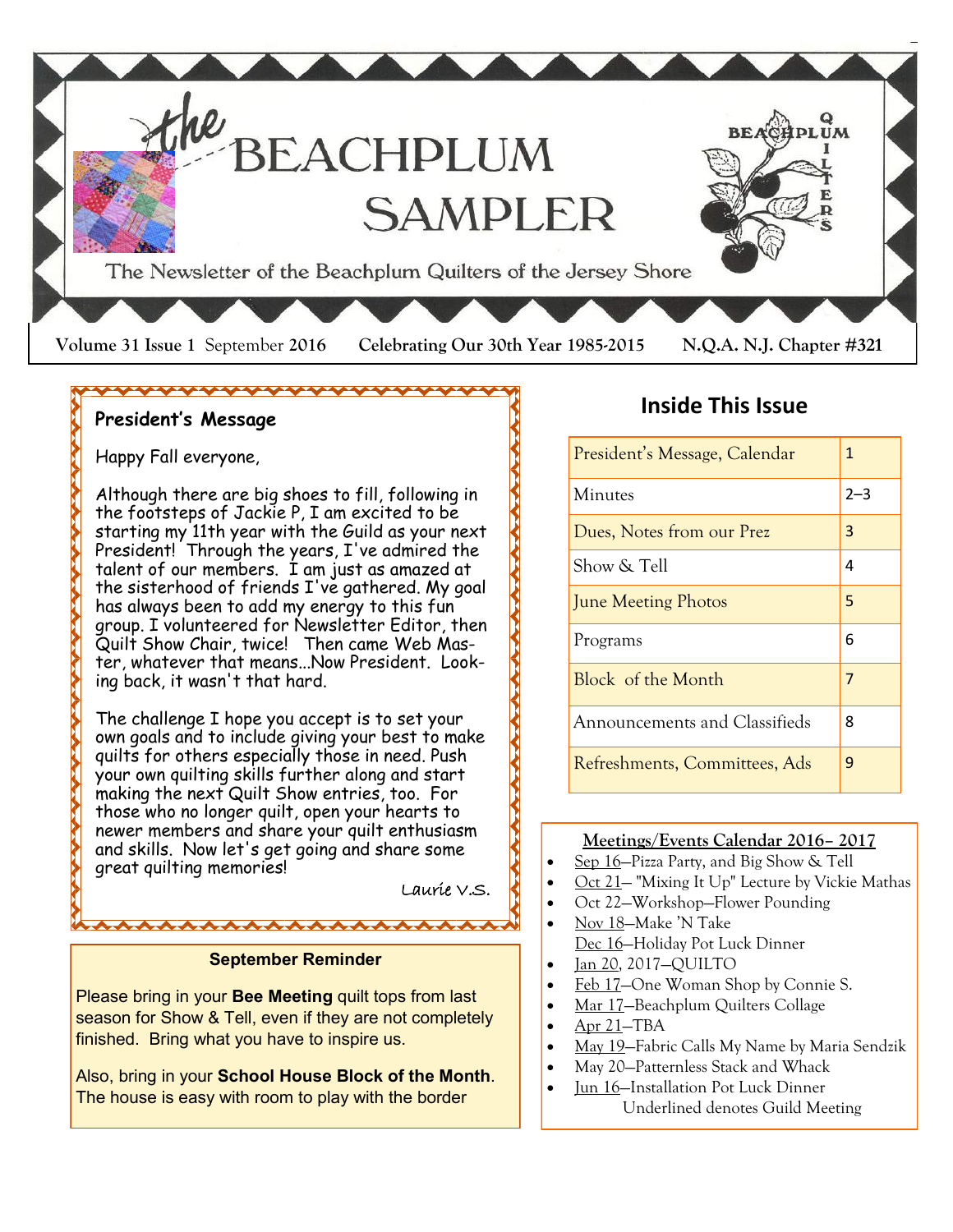## **Minutes of June 17, 2016 Meeting**

*Jackie. We will always remember your willingness to help us during your Presidency. It takes a very special person to share of herself and always come to our aid. Your example was a wonderful lesson to us all. Please accept our sincere thanks for your exceptional job as President.* 

Our meeting came to order at 6:30 p.m. as our President, Jackie P, welcomed all members, new members and visitors. Minutes of the May meeting were approved.

Prior to any further business, we sat down and socialized while feasting on the Pot Luck Buffet dinner and desserts prepared by our members, followed by our annual picture taken by Laurie S.

**Installation of Officers and Chairpeople** -

| President                 | Laurie S.              | Audit             | Paula P.   |
|---------------------------|------------------------|-------------------|------------|
| <b>Vice President</b>     | Paula P.               | Door Prizes       | Diane C.   |
| Treasurer                 | Ann B                  | Fundraising       | Pat. L.    |
| Secretary                 | Kim G.                 | Hospitality       | Mary P.    |
| <b>Block of the Month</b> | Mary Lou GB andPat McC | Membership        | Marlene S. |
| <b>Charity Quilts</b>     | Marge F.               | Newsletter Editor | Marcia G.  |
| Communications            | Joyce W.               | Show & Tell       | Sherise B. |
| <b>Historian</b>          | Paula P.               | Programs          | Gloria S.  |

**Treasurer's Report** - Presented by Ann B. Beginning checkbook balance: \$16,160.60, Total Receipts: \$335.00, Expenses: \$2,277.56, and Ending checkbook balance: \$14,218.04. Treasurer's report was approved.

**Membership -** Dues for membership will be \$30.00 and collected in the months of June, September & October. Directories will be distributed at the November meeting. If you have any changes in your address, phone number or email address please fill out a new form so we have the correct information for the directory.

**Block of the Month** - The blocks were won by Debbie P, and the bonus by Janet P.

There was a great deal of discussion concerning the new BOM for 2016/2017. It was decided that try a theme of Cottages/Houses. Suggestions were offered to personalize the cottages (houses), background fabric, type of house or cottage, size of block, etc. The final decision on a style block will be made after further research by Mary Lou. She will post the pattern on My Grove and email to our members in August with instructions. It will be a 12" finished block with fabric selection of your own. We start August as the 1st block, having a total of 10 blocks with the 10th block donated to the Guild and assembled as a Charity Quilt. Your August blocks should be brought to the September meeting for viewing by members, and so on, for every month thereafter.

**Quilt Block Card Drawing** - Three names were chosen from our monthly quilt cards, rewarded for attendance. The winners were: Erma H, Jane S and JoAnn M.

**Programs** - We must remember from the Treasurer's report that our balance of funds needs to last the next two years. Due to the expense involved there will not be a raffle quilt offered in 2017. The budget for Programs is \$3,500.00 for the year. This includes lectures, workshops and prizes for various personal functions within the guild. Suggestions include: source our programs from quilt shops, attract new people (especially younger groups), bring in past speakers and sponsorship, for lectures, from local businesses.

*PLEASE NOTE*: Be aware that we need volunteers to chair our 2018 Quilt Show. We ask you give this some thought now, as 2017/2018 will be upon us before you know it.

(Continued on next page)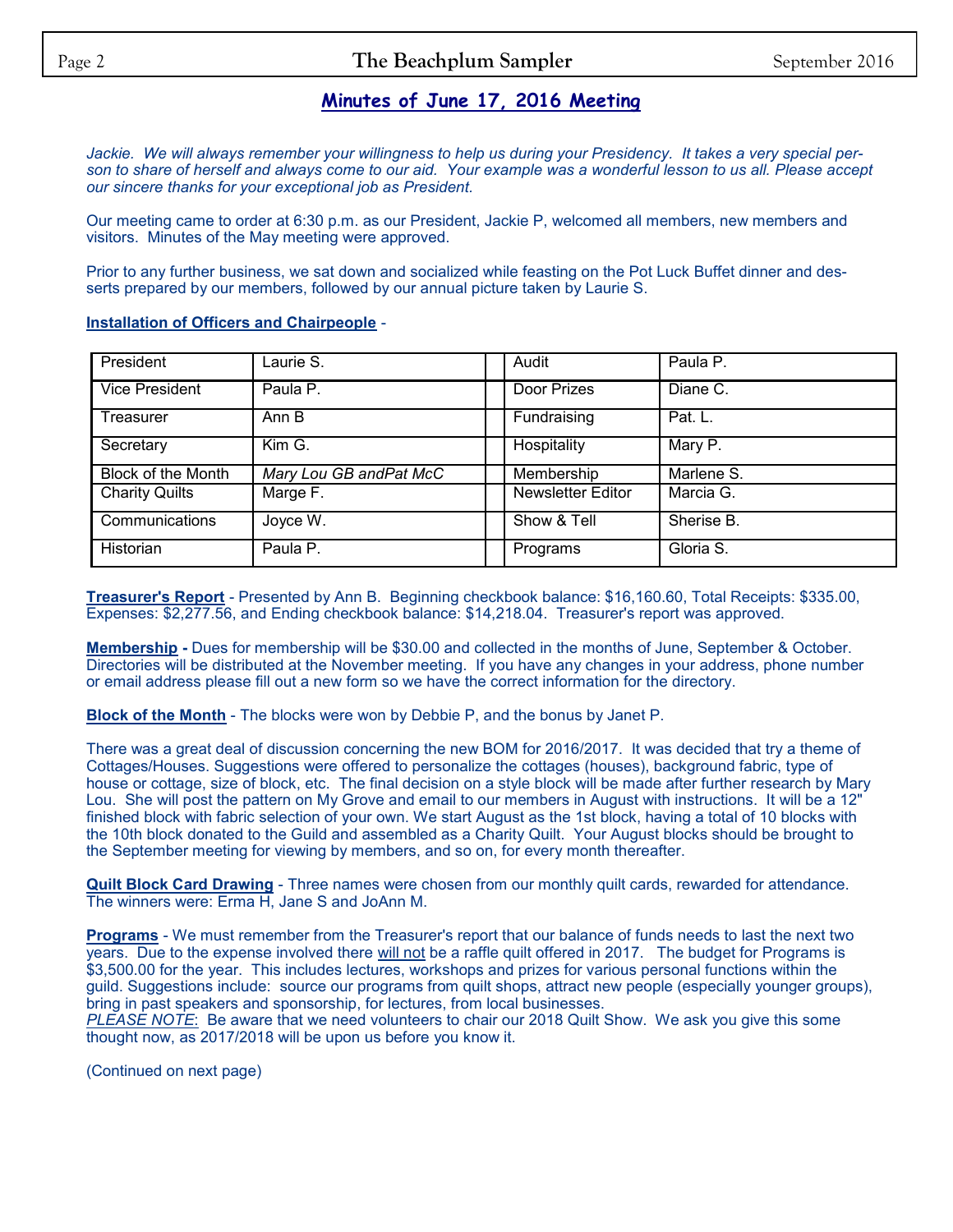### **Minutes of June 17, 2016 Meeting, continued**

**Charity Quilts** - Marge announced that we had donated fifty (50) quilts to charity. Among the recipients were Ronald McDonald House, Deborah, House of Hope, Cystic Fibrosis, K. Hovnanian Children's Hospital at Jersey Shore University, Community Refuge Haitian Church of God, Elks Club, and Providence House. The Charity Quilt drawinwas won by Mary P.

**Show & Tell** - Our Guild members once again demonstrated all the talent that exists within our guild. Their creativity and attention to detail definitely shines.

On a lighter note, Paula presented Jackie with a very personal gift for all her help during the course of her presidency. It was a manuscript of **only** 50% of all her emails sent by Jackie. She couldn't print them all because there just wasn't any more room.

Jackie turned over the gavel to our new President, Laurie S. Laurie discussed MyGrove and how it can be used to communicate and share photos, videos and ideas with Beachplum members. MyGrove also offers a public outreach to fellow quilters. Each of our members has an option to sign up or decline. It encourages our members to share and connect often and with one another privately.

Respectively submitted by: Gloria Squicciarini



Many parents fail to recognize the early warning signs of Obsessive Quilting Disorder.

Laurie S, Prez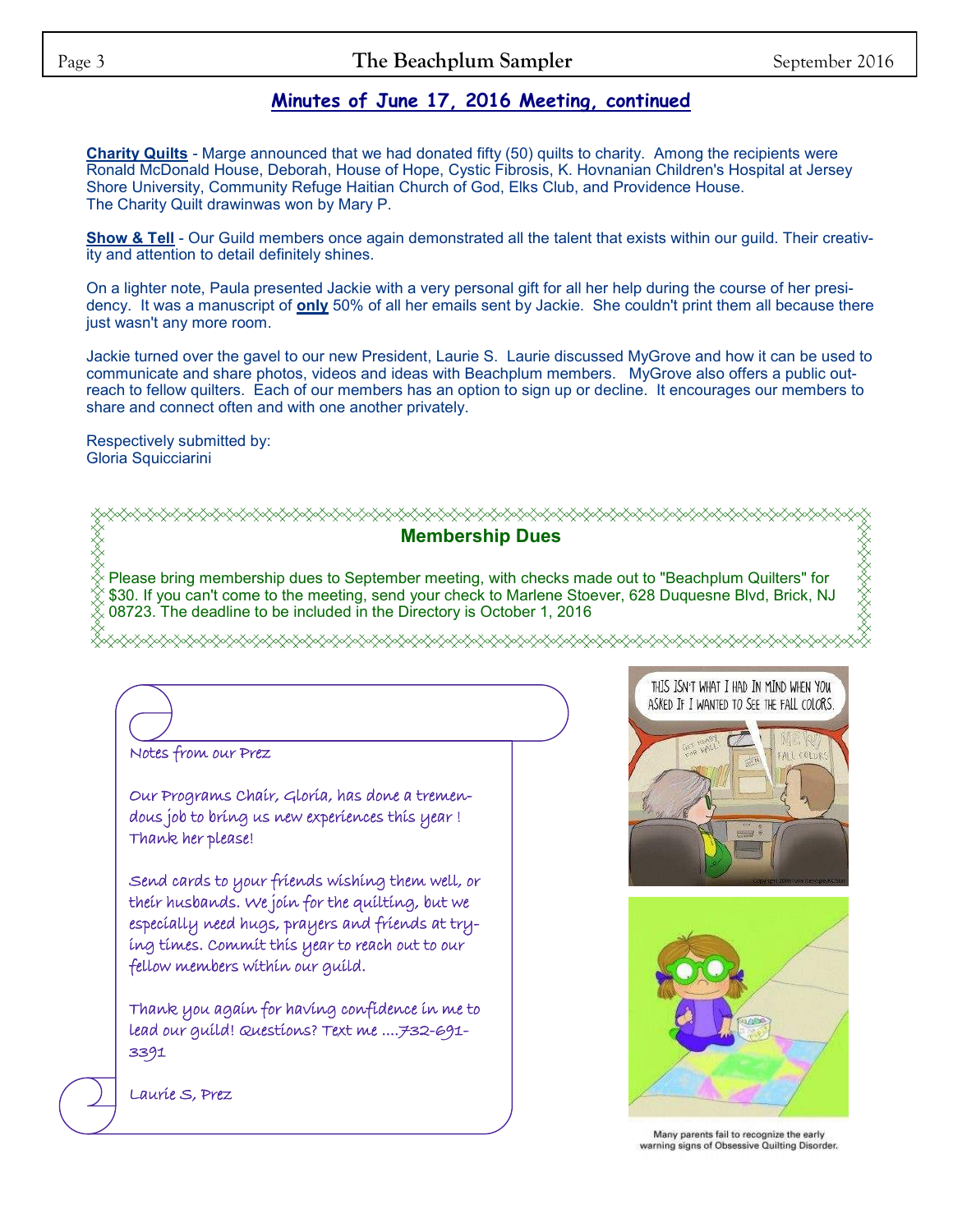### Page 4 **The Beachplum Sampler** September 2016

## Show & Tell June 2016

 - Pamela G—Wedding quilt, Wind and Waves, made in batiks and quilted with shells by Rosemary and Gus Banks

- Barbara L—Two quilts
- Jackie P—Charity quilt
- Mary Lou G—Paisley quilt
- Janet P-"Fun and done" quilt
- Ann B—Jelly roll race quilt from PA retreat, quilted by Kristin Alfano
- Laurie S—one striped top, a Debbie Kalenty project, pillowcases, and 2016 Challenge Quilt





Barbara







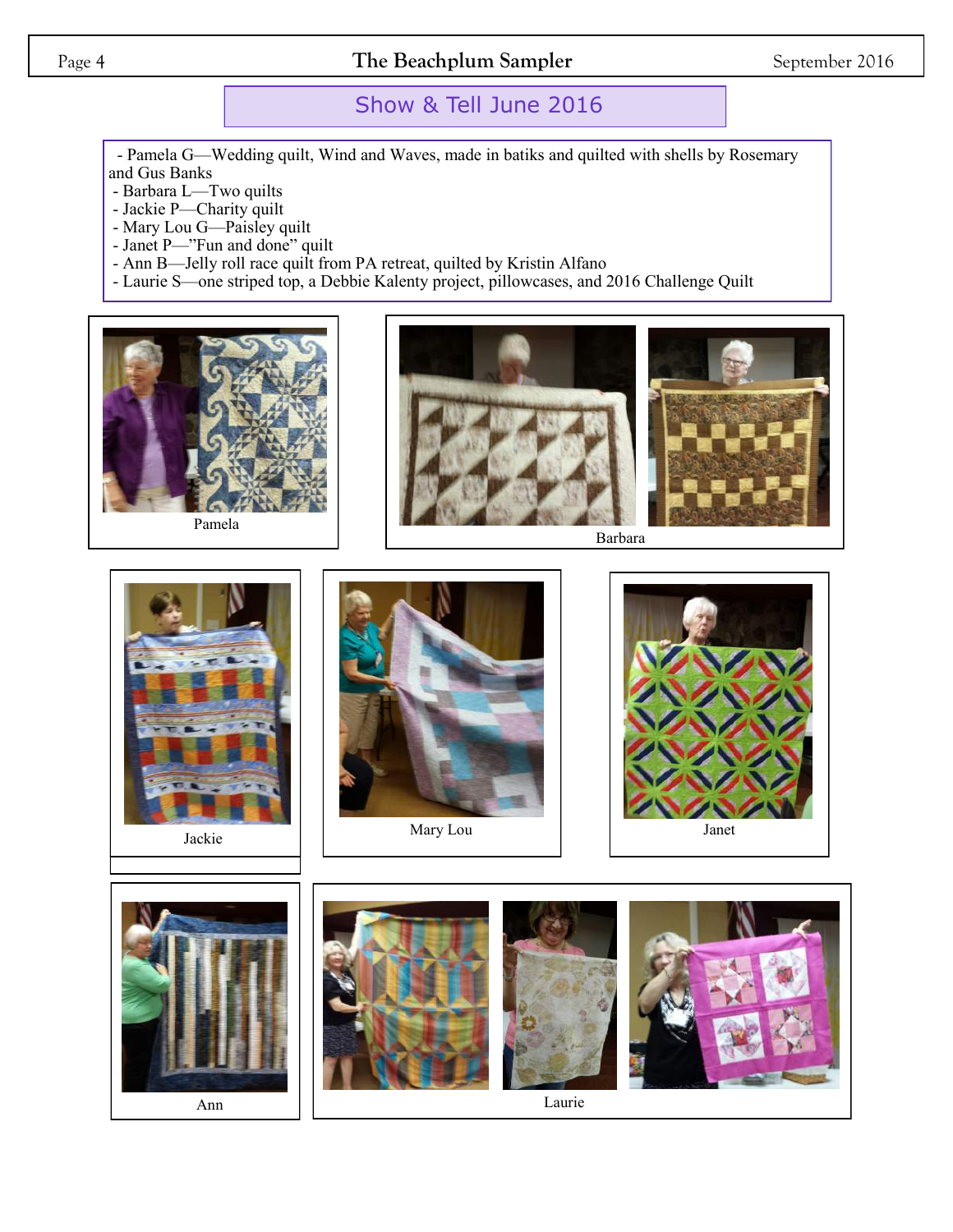# June Meeting Photos









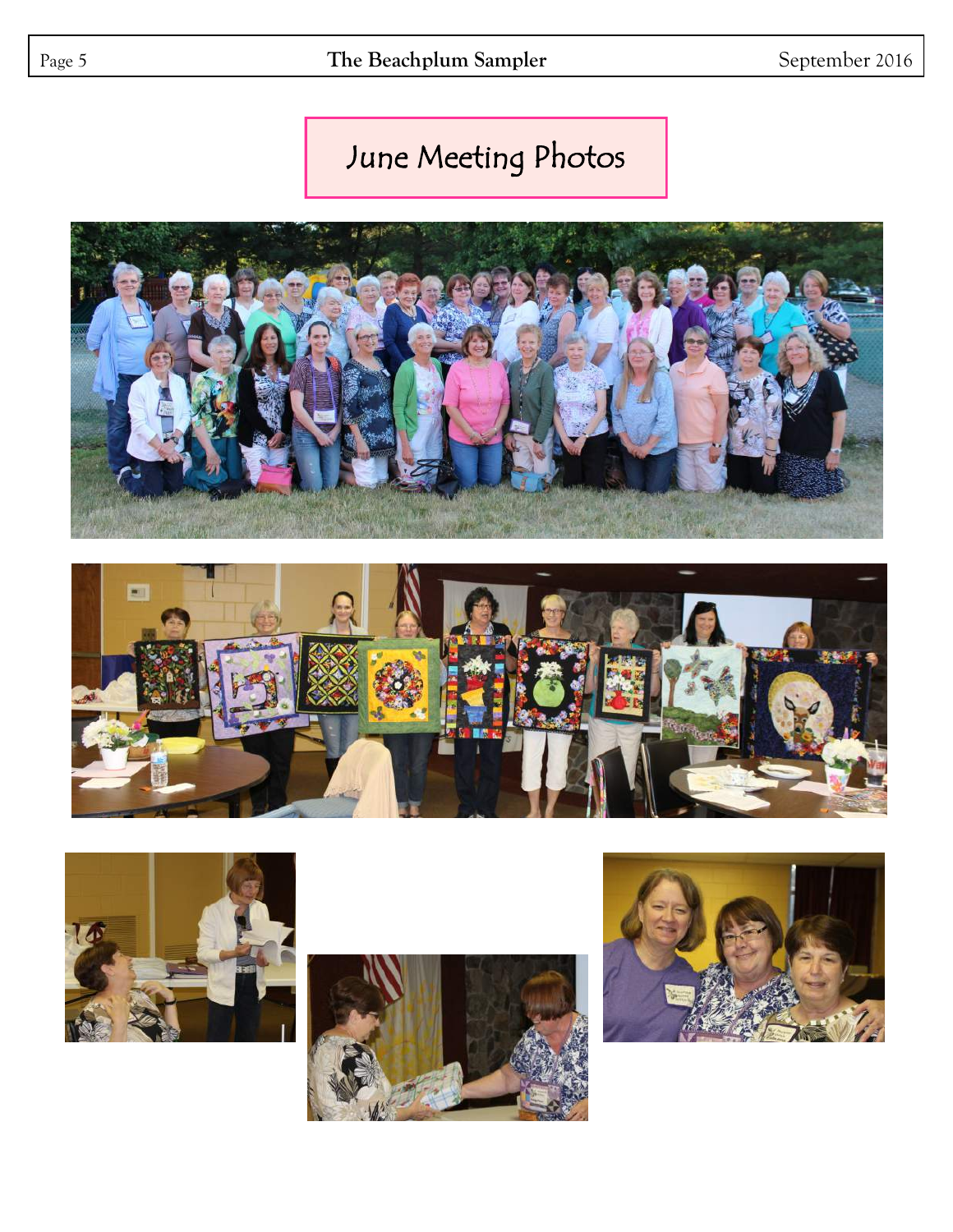

Welcome back Beachplum Quilters. Hope everyone had an enjoyable summer. After having all the fun in the sun, lounging around by the pool or beach, sipping pina coladas (or the drink of your choice). it's now time to get back to quilting. Following is a line-up of our upcoming programs.

*September 16th* - We begin with our Pizza Party dinner. Now who doesn't like pizza?

*October 21* - Vickie Mathas will present a lecture "Mixing It Up," showcasing eight different techniques: flower pounding, oil paint sticks, needle felting and needle punching just to name a few. Her October 22nd workshop will consist of two parts; first technique followed by pounding. All using free motion quilting to create unique textured surface designs that you can be proud to show.

*November 18* - Our Make-N-Take will be quilted Christmas ornaments. I will bring samples to the September meeting, include a Star and Pine Cone ornament. They are very lovely and fabric prep work will be necessary prior to the meeting in November. These would make great Christmas gifts or could be used to adorn a special gift.

*December 16* - Our Holiday Pot Luck Dinner. Rather than the usual ugly sweatshirt/sweater why not have a competition of the prettiest? To be discussed further.

*January 20* - Yea! for Quilto, quilters' favorite game! And let's not forget the great prizes.

*February 17* - We will have a lecture by our very own, Connie S. She will perform a "One Woman Show" as she narrates, as well as, acts out true stories of our foremothers, and their quilts from colonial times to the present. This sounds absolutely wonderful.

*March 17* - "Beachplum Quilters Collage". Following our meeting we will break up into several stations with our Members demonstrating their various techniques. This was done at our Quilt Show and was very successful.

*April 21* - Under construction. To be announced.

*May 19* - Lecture given by Maria Sendzik entitled "Fabric Calls My Name". To make a quilt "sing" she will demonstrate proper fabric choices when applied to Stack-N-Whack, One Block Wonders and Bargello. The following Saturday, May 20th, Maria will present a pattern-less Stack-N-Whack workshop.

June 16 - We will have our summer farewell pot luck dinner and installation of officers.

Now go easy on me ladies, this is my first year as your Programs Chair. I've been working hard during the summer to bring speakers a d workshops for this season, as well as, the 2017/2018 season. If you have any suggestions for future programs please see me or send me an email. need all the help I can get. I will be needing volunteers for our March meeting. Do you have a specific technique that you would like to demonstrate? *Just say yes, it really is that easy***.** I'll be the first to volunteer, by demonstrating various binding techniques. *Now it's your turn!* 

Submitted by Gloria Squicciarini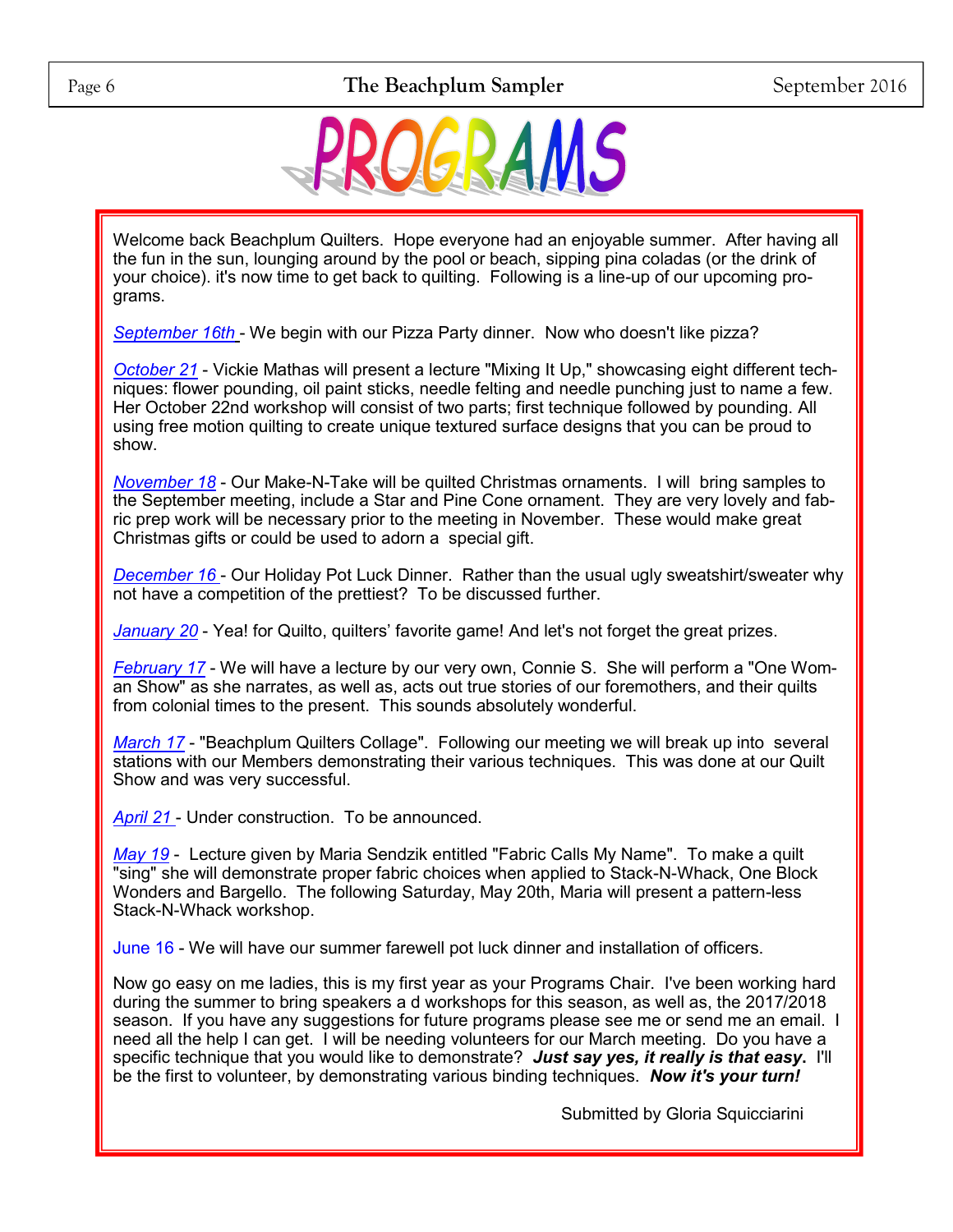アイ・フィング アイ・フィング アイ・フィング

## しんへんへんへん **Block of the Month**



June 2016

## *BOM 2016-2017*

We will be presenting another fun packed year of new and exciting 12 inch blocks (finished).

A Bonnie Hunter pattern, "Happy Scrappy House" has been obtained and permission has been granted by Bonnie Hunter to use. A PDF file inclusive of all instructions for making this scrappy house will be provided along with some picture instructions for the house block (which is  $8\frac{1}{2}$  inches) plus a border (which will make it 12 inches). The same cottage pattern will be used every month.

Each month will bring a fun challenge to piece the block using the theme specified for that month, as referenced in the chart below. Your house/cottage should be embellished however you want using the background fabric of your choice and fabrics of your choice. These will be your cottages for the "Showcase of Cottages" challenge in June.

Each meeting your block will be presented with the other blocks and you will take it home at the end of the meeting. Make sure you have your name on the block.

IF YOU HAVE ANY QUESTIONS PLEASE CALL Mary Lou GB (732-7139057)or Pat McC (908-902-0151). Below is the list of each month's cottage theme and good luck in creating the best of show for the "Showcase of Cottages".

MONTH COTTAGE THEME<br>SEPTMEBER BACK TO SCHOOL **BACK TO SCHOOL** OCTOBER HALLOWEEN/HAUNTED HOUSE NOVEMBER FALL/THANKSGIVING DECEMBER HOME FOR THE HOLIDAYS LET IT SNOW, LET IT SNOW FEBRUARY VALENTINE/LOVE MARCH IN LIKE A LOIN / OUT LIKE A LAMB SPRING / EASTER MAY MAY FLOWERS/ MEMORIAL DAY JUNE FLAG DAY/ SUMMERTIME

けいけいけいけいけいけいけいけい

Submitted by Mary Lou and Pat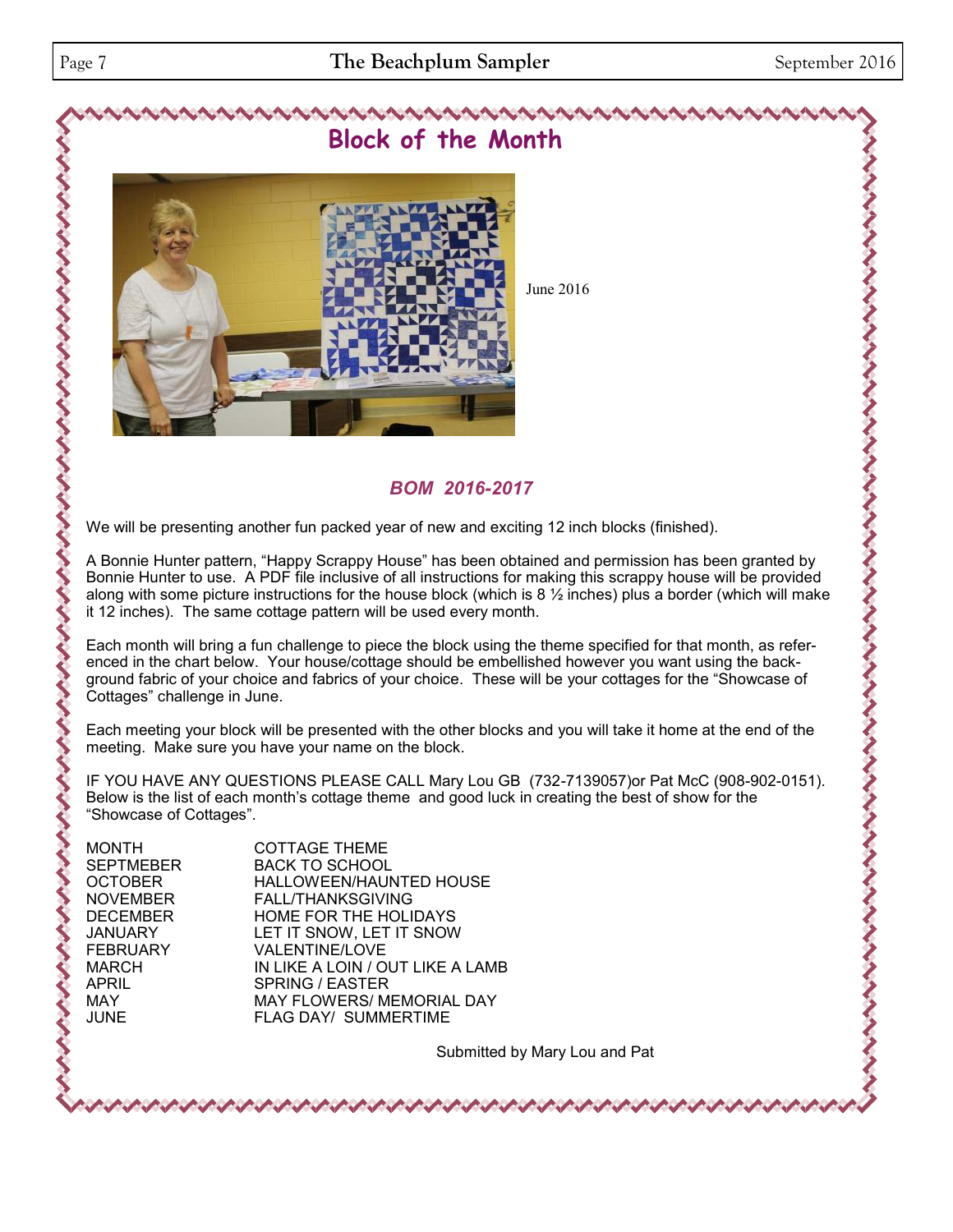

#### **Beachplum Quilt Show**

Our next Beachplum Quilt Show will be April 14 -15, 2018. It's time to consider how you can help us make it come together. We need two new volunteers to chair this important guild activity. The template is created, the results are always appreciated by the community, and there are plenty of mentors to support your effort. Won't you step up and Chair? See Laurie at the next meeting or text her at 732-691- 3391.

#### **2018 Raffle Quilt**

Our Raffle Quilt designers, Dona S. & Pamela G. have a beautiful design and a new novel way for creating it. Wait till you see what's possible !

Jersey Shore Quilters of Good Shepherd Church presents

#### **~Quiltfest 2016~**

This show will feature 100 locally hand made quilts.

October 8th,2016 9 AM-5 PM

Good Shepherd Lutheran Church 708 Ocean Road .Route 88 Point Pleasant, NJ

Free admission (or good will donation) Parking is free

For more information or directions call Lainie-732-8926148 Betty- 732 - 8997326



## **Classifieds**

Long arm quilting services - custom, semi-custom, and all over designs available. Every quilt or project will be given individual attention to highlight the design and shine! Call or email for additional information. Kristin Alfano 317-902-2034 or [kalfano@mail.com](mailto:kalfano@mail.com) 

For Sale: John Flynn Quilting Frame (for free-motion quilting on your home machine). New in box...not needed after I got a longarm machine. \$40. What a deal! Contact Marcia at Marcia\_guza@yahoo.com.